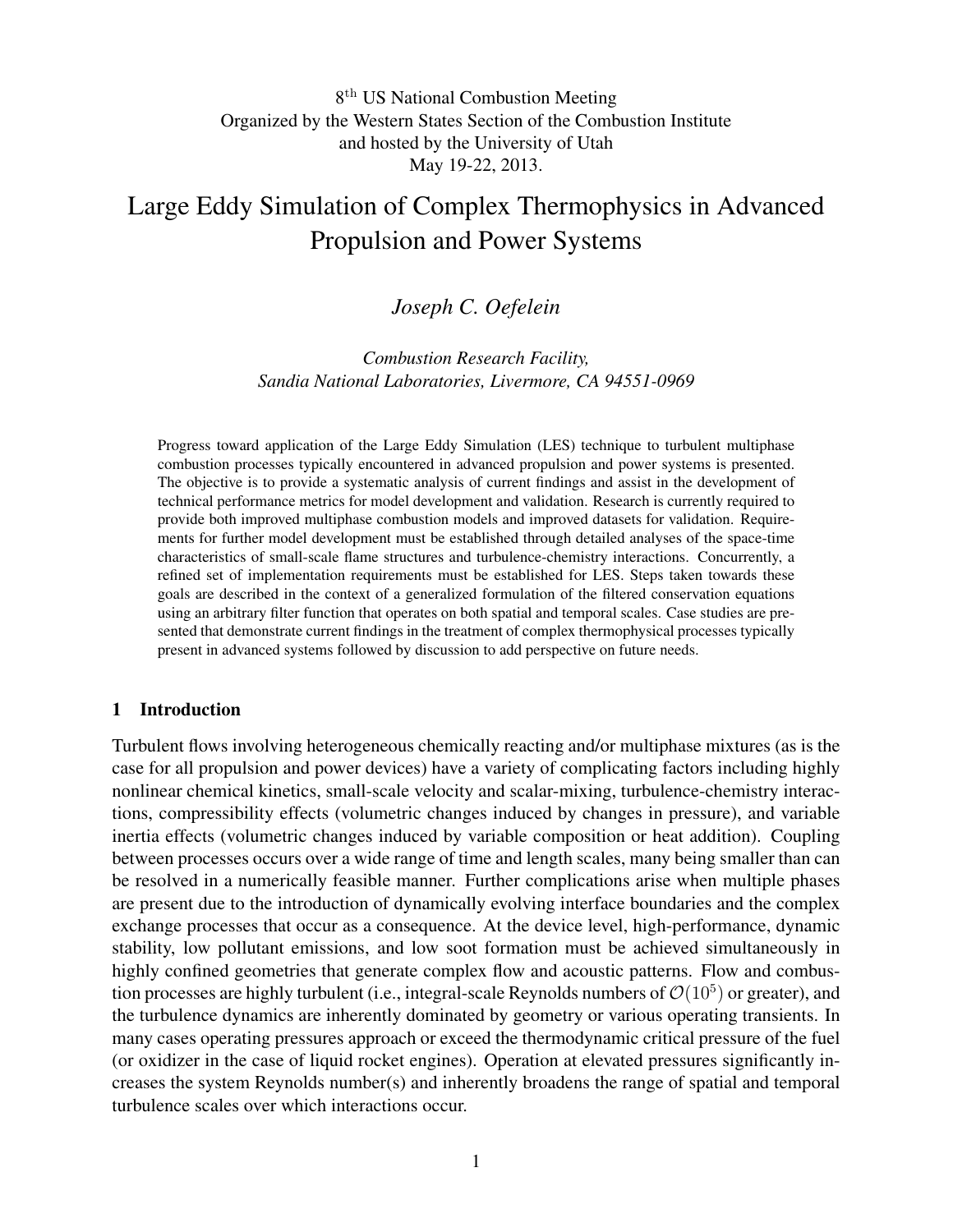No one experimental or numerical technique is capable of providing a complete description of the processes described above. The highest quality experimental diagnostics provide only partial information, and typically at flow Reynolds numbers that are an order of magnitude lower than at the device scale. Modeling and simulation of these processes is always limited by computational power. Even with exascale computing (and beyond), Direct Numerical Simulation (DNS) of the fully coupled equations of fluid motion, transport, and chemical reaction can only be applied over a limited range of turbulence scales (i.e., highly confined domains), in the high wavenumber, low Reynolds number regime of turbulence. Thus, treating the full range of time and length scales at typical device operating conditions must always begin with some form of formal filtering of the governing conservation equations. The Reynolds-Averaged Navier-Stokes (RANS) approximation, for example, employs filtering in time to derive the governing conservation equations for the mean state. For this approach all dynamic degrees of freedom smaller than the largest energy containing eddies are averaged and no information exists to describe interactions between the small-scales. The Large Eddy Simulation (LES) technique, on the other hand, has historically employed spatial filtering to split field variables into time dependent resolved-scale and subgrid- (or subfilter-) scale components. The primary trade-off associated with RANS, LES and DNS is one of accuracy versus computational expense. However, accuracy is not guaranteed as a function of fidelity and it is difficult at times to establish a one-to-one correspondence between canonical approximations and system level processes of interest.

LES provides the formal ability to treat the full range of multidimensional time and length scales in turbulent reacting flows in a computationally feasible manner. The large energetic-scales are resolved directly. The small subgrid-scales are modeled. This allows simulation of the complex multiple-time multiple-length scale coupling between processes in a time-accurate manner. LES is commonly viewed as an engineering tool of the future with the potential to provide useful predictions of combustion at practical conditions and in complex geometries. High-fidelity "first-principles" LES can also serve as a powerful tool for fundamental inquiry into the structure and dynamics of turbulent and/or multiphase combustion processes that are dominated by highpressure, high Reynolds number, geometrically complex flows. Here, we focus on the latter. The combination of LES, high-performance massively-parallel computing, and advanced experiments offer significant opportunities for synergistic investigations aimed at the development of accurate predictive models. After achieving an appropriate level of validation through direct comparisons between measured and modeled results, information beyond that available from the experiments can be extracted from the LES to gain further insights into both the fundamental physics and the development of advanced engineering models that are both affordable and predictive.

There are several aspects of our LES research that distinguish it from typical approaches. All of the calculations being performed reach beyond the capabilities and resources of many universities and industry and are consistent with a National Laboratory's role of using high-performance computing to enable fundamental exploration of complex combustion phenomena. We apply a single unified theoretical-numerical framework called RAPTOR to all cases being considered. Unlike conventional LES codes, RAPTOR is a DNS solver that has been optimized to meet the strict algorithmic requirements imposed by the LES formalism. The theoretical framework solves the fullycoupled conservation equations of mass, momentum, total-energy, and species for a chemically reacting flow. It is designed to handle high Reynolds number, high-pressure, real-gas and/or liquid conditions over a wide Mach operating range. It also accounts for detailed thermodynamics and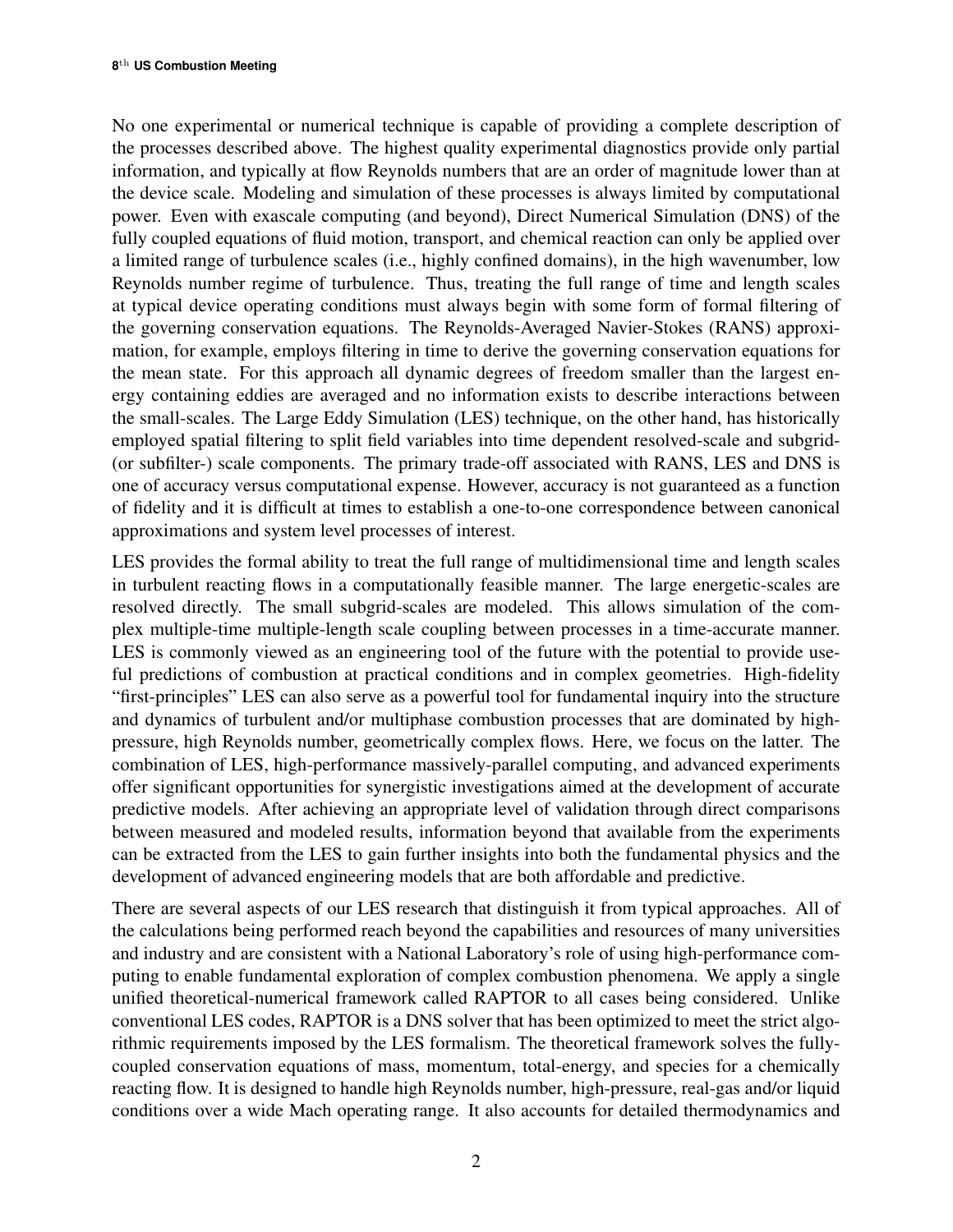transport processes at the molecular level, and is sophisticated in its ability to handle a generalized model framework in both the Eulerian and Lagrangian frames. A noteworthy aspect of RAPTOR is it was designed specifically for LES using non-dissipative, discretely conservative, staggered, finite-volume differencing. This eliminates numerical contamination of the subgrid models due to artificial dissipation and provides discrete conservation of mass, momentum, energy, and species, which is an imperative requirement for high quality LES. The code has been optimized to provide excellent parallel scalability performance on a variety of computer platforms and is well suited for performing the simulations described here. Details of the baseline theoretical formulation and related subgrid-scale models employed, including a complete description of the governing equations, are given by Oefelein [1] and are thus omitted here for brevity. Representative case studies are given by Oefelein *et al*. [2–12].

# 2 Results

Results presented here focus on two key areas. The first is coupling between experiments and LES. The second is establishing links between idealized jet flame processes for which significant validation data exists and extension to application relevant processes exhibited at the device scale.

# 2.1 Coupling between Jet Flow/Flame Experiments and LES

It is widely recognized that accurate representation of scalar gradients is important to a broad range of turbulent flow applications [13–17]. To address this need, a complementary series of experiments to investigate fundamental issues related to thermal gradient structures in turbulent nonpremixed  $CH_4/H_2/N_2$  jet flames has been performed. These flames have been studied extensively [18–22] and used as a benchmark for the TNF Workshop [23]. Results from these investigations have provided significant insights into the small-scale dissipative structure of reacting jets. One-dimensional line Rayleigh thermometry has been used to investigate the effects of spatial resolution and noise on the thermal dissipation spectra [24, 25], and two-dimensional Rayleigh imaging has been used to investigate the detailed structure of the thermal dissipation field [26, 27]. Data was acquired for jet Reynolds numbers of 15,200 (DLR-A) and 22,800 (DLR-B). Using this data, we performed a series of calculations with two primary objectives. The first was to investigate the merits of a new combustion closure. The second was to study scalar mixing.

We continue to investigate the merits of stochastic methods for advanced combustion closures. The objective is to develop first principle models designed specifically for LES, using all the information available from the LES formalism. This is in contrast to conventional RANS-based combustion closures. Recently, a class of reconstruction models has been proposed [28, 29] that combines the purely mathematical approximate deconvolution procedure with physical information from an assumed scalar spectrum to match specific scalar moments. Using this method, a surrogate to the exact scalar field can be estimated such that filtered moments match to a specified order. In principle, the surrogate field can be used to calculate the subgrid contribution of any related nonlinear function. In practice, however, the extent of the nonlinearity limits the accuracy and it has been shown that the method cannot be used reliably to close the filtered chemical source terms directly. It can be used, on the other hand, to obtain highly accurate representations of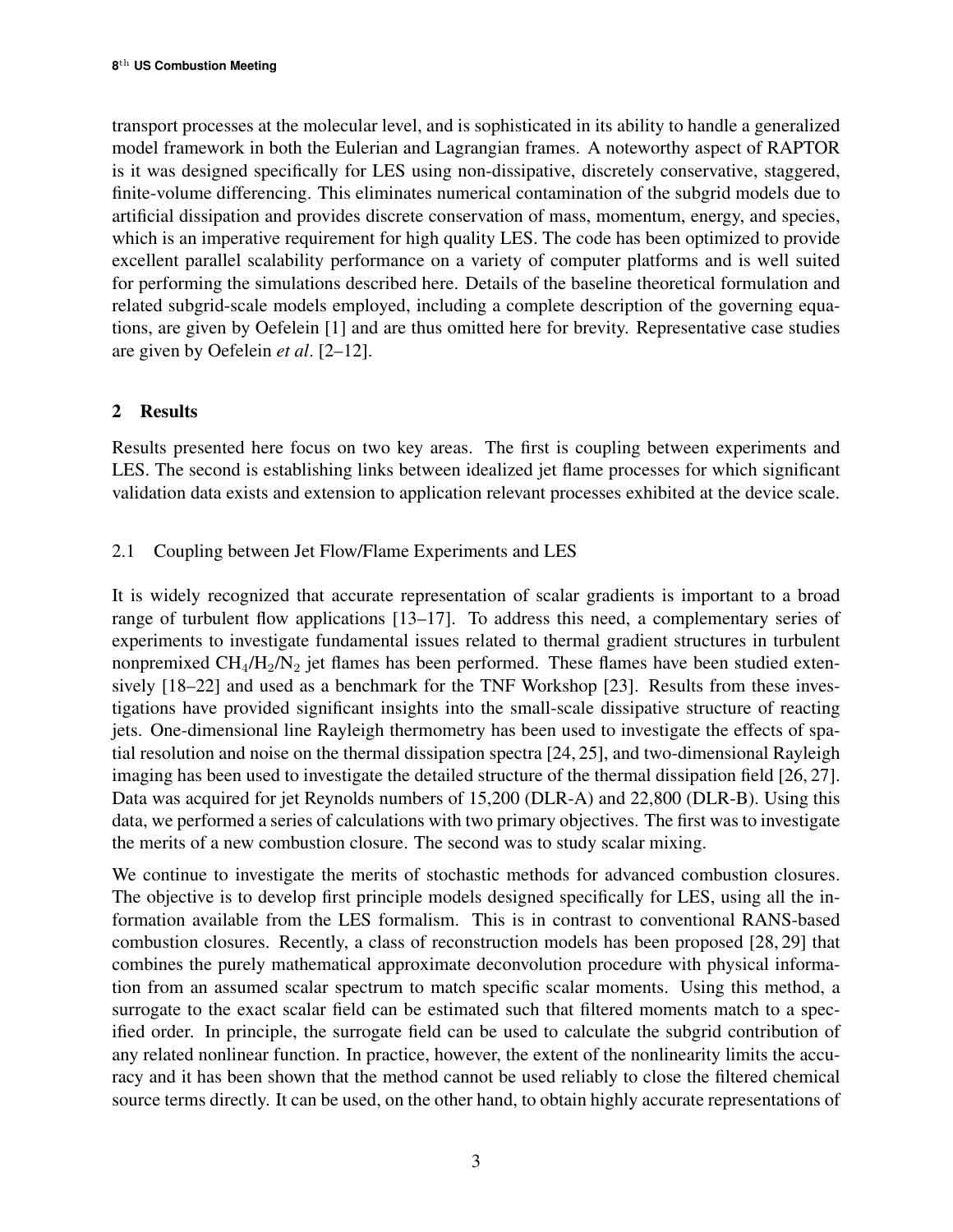|      | <b>Downstream of Jet Exit Plane</b> |     |                              |              |                                        |                |
|------|-------------------------------------|-----|------------------------------|--------------|----------------------------------------|----------------|
| Grid | $\mathbf{N}_{axial}$                |     | $N_{radial}$ $N_{azimuthal}$ | <b>Total</b> | <b>Total Cells</b>                     | $\Delta t$     |
| А    | 2592                                | 144 | 192                          |              | 71,663,616   82,280,448   0.25 $\mu s$ |                |
| B    | 1296                                | 72  | 96                           | 8.957.952    | 10,285,056                             | $0.50 \ \mu s$ |
| C    | 648                                 | 36  | 48                           | 1,119,744    | 1,285,632                              | $1.00 \ \mu s$ |

**Table 1**: Grid designed using measured dissipation cutoff wavelengths (Grid A), and two additional by successively coarsening Grid A by a factor of 2 in each coordinate direction (B and C, respectively).

polynomial nonlinearities such as the subgrid-scale scalar variances. These are precisely the input required to generate correlated subgrid-scale fluctuations stochastically.

Given these findings, we have proposed an extension to the reconstruction approach by coupling it to a stochastic technique. Here, the matrix of subgrid-scale variances obtained via reconstruction are used as input to a Cholesky decomposition to obtain (in the most general case) a correlated approximation of subgrid velocity and scalar fluctuations in time. The modeled instantaneous fields (i.e.,  $\phi_i = \tilde{\phi}_i + \phi''_i$ , where  $\tilde{\phi}_i$  represents the resolved-scale contribution of an arbitrary scalar and  $\phi''_i$  the correlated subgrid-scale fluctuation) are used to evaluate the filtered chemical source terms directly. The filtered source terms are closed by selecting an appropriate chemical kinetics mechanism in the same manner as is done for DNS. The model coefficients are evaluated locally in a manner consistent with the dynamic modeling procedure. The only adjustable parameters are the grid resolution, integration time-step, and boundary conditions. In the limit as the grid resolution and time-step approach the smallest relevant scales, subgrid contributions approach zero and the solution converges to a DNS. A novel feature of the "Stochastic Reconstruction Model" is that it naturally accounts for multiple-scalar mixing and incorporates the fundamental progress variables associated with a given chemical kinetics mechanism directly.

To establish the baseline accuracy of the Stochastic Reconstruction Model, we performed an LES of the DLR-A flame using the 12-step, 16-species reduced chemical mechanism for methaneair developed by J.-Y. Chen (U.C. Berkeley). The overall domain is 110 by 40 jet diameters (88  $cm \times 32$  cm) and includes the burner geometry. The inner diameter of the burner nozzle is 8.0 mm. The outer nozzle surface is tapered to a sharp edge at the exit. The burner nozzle itself is 10 diameters long. Cells upstream of the nozzle exit are clustered inside the burner to accurately treat the turbulent time-dependent boundary layer, and outside of the burner to accurately treat the coflow of air that surrounds it. A novel feature of our approach was to design the LES grids using the measured dissipation spectrum cutoff length scales provided by Frank *et al*. [27]. For the baseline case considered here, we used Grid B listed in Table 1. This distribution provides the level of fidelity required to perform a "wall-resolved" LES, where the boundary layer dynamics are resolved. The first cell from the wall is within a  $y^{+}$  value of 1, the first 16 cells are within the interval  $0 < y^+ < 30$ , and the transverse grid spacing is set so  $\Delta x^+$  and  $\Delta z^+$  are both less than 50.

The bulk jet and coflow velocities for the DLR-A case are  $42.2$  and  $0.3$   $m/s$ , respectively. The burner section is long enough to assume that a fully-developed turbulent profile exists inside the jet nozzle. With the added assumption that all wall surfaces are hydraulically smooth, we use the LES solver itself to drive a fully-developed turbulent boundary layer inside the duct. Time-evolving velocity profiles are generated by recycling the fields from radial planes at an axial distance of 2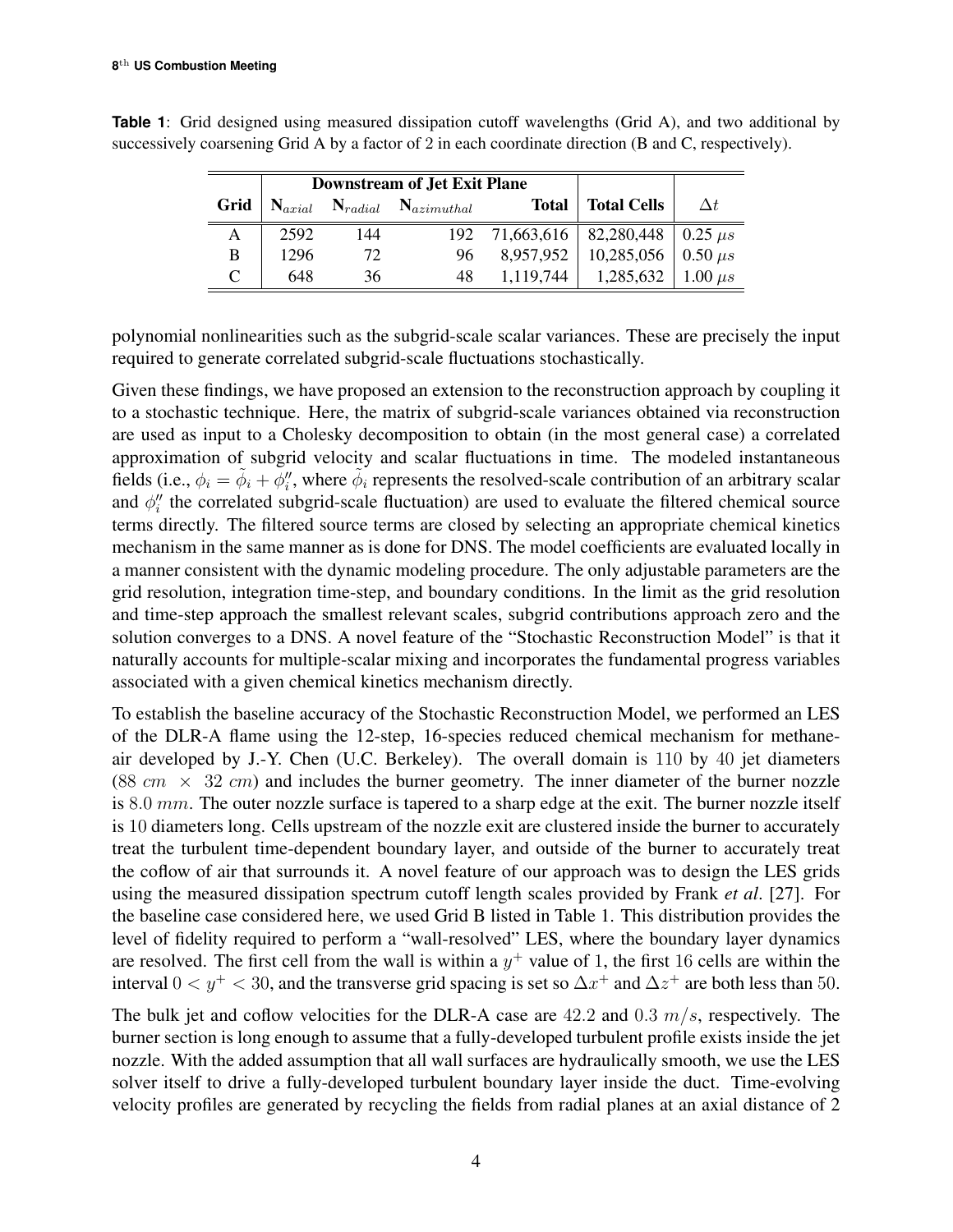

**Figure 1**: Left is a LES of the DLR-A flame with representative comparisons between experimentally measured (symbols) and modeled (lines) results. Right is a cross-section of Grid B (see Table 1) showing key topological features, the location of 2D imaging windows, the instantaneous structure of the dissipation field from LES, and close-ups of the structure from LES at  $x/d = 20$  compared to an experimental image.

dimensionless units upstream of the jet exit. The stripped fields are then imposed at the burner inlet 10 units upstream along with a non-reflecting pressure condition. Far-field, force-free conditions are imposed elsewhere. Figure 1 (left) shows a representative instantaneous solution with comparisons between measured Raman/Rayleigh/CO-LIF line images (symbols) and modeled (lines) mean and RMS profiles. In all cases, the agreement is within 10%.

In addition to the comparisons above, we have also used the DLR-A configuration to work toward a systematic approach for coupling laser-based imaging measurements and LES. Coupling of imaging measurements and LES provides a unique opportunity for understanding the dynamics of turbulence-flame interactions and the related structural dynamics of mixing. For example, imaging of the thermal and scalar dissipation fields acquired by Frank *et al*. [26, 27] reveal the convoluted inhomogeneous structure of the fine-scale scalar mixing processes. The orientation and morphology of the structures are anisotropic and vary significantly from the low-temperature regions near the jet centerline to the high temperature reaction zone. Using these data, we have performed a systematic analysis of the instantaneous structures using the set of grids summarized in Table 1. Details of the study are given by Frank, Kaiser and Oefelein [30]. Representative results are provided in Fig. 1 (right), which shows a cross-section of Grid B and location of the imaging windows, the corresponding instantaneous structure of the dissipation field from LES, and close-ups of the dissipation structures from LES at  $x/d = 20$  compared to a corresponding experimental image.

Analysis of the data illustrate how the actual fields of interest (e.g., mixture fraction, scalar dissipation) and the associated physical scales relate to key numerical parameters such as grid spacing, filter size, time-step, and resultant structural dynamics exhibited by LES. For example, on the coarsest grid in the example above (Grid C), there is no correlation at all between the structural characteristics of the measured and computed instantaneous fields even though accurate time-averaged fields are produced. As the spatial and temporal resolution is consistently increased, however, we begin to see an increasing correspondence to the actual structural characteristics of the fields. Applying the resolution associated with Grid A in the example above provides a near one-to-one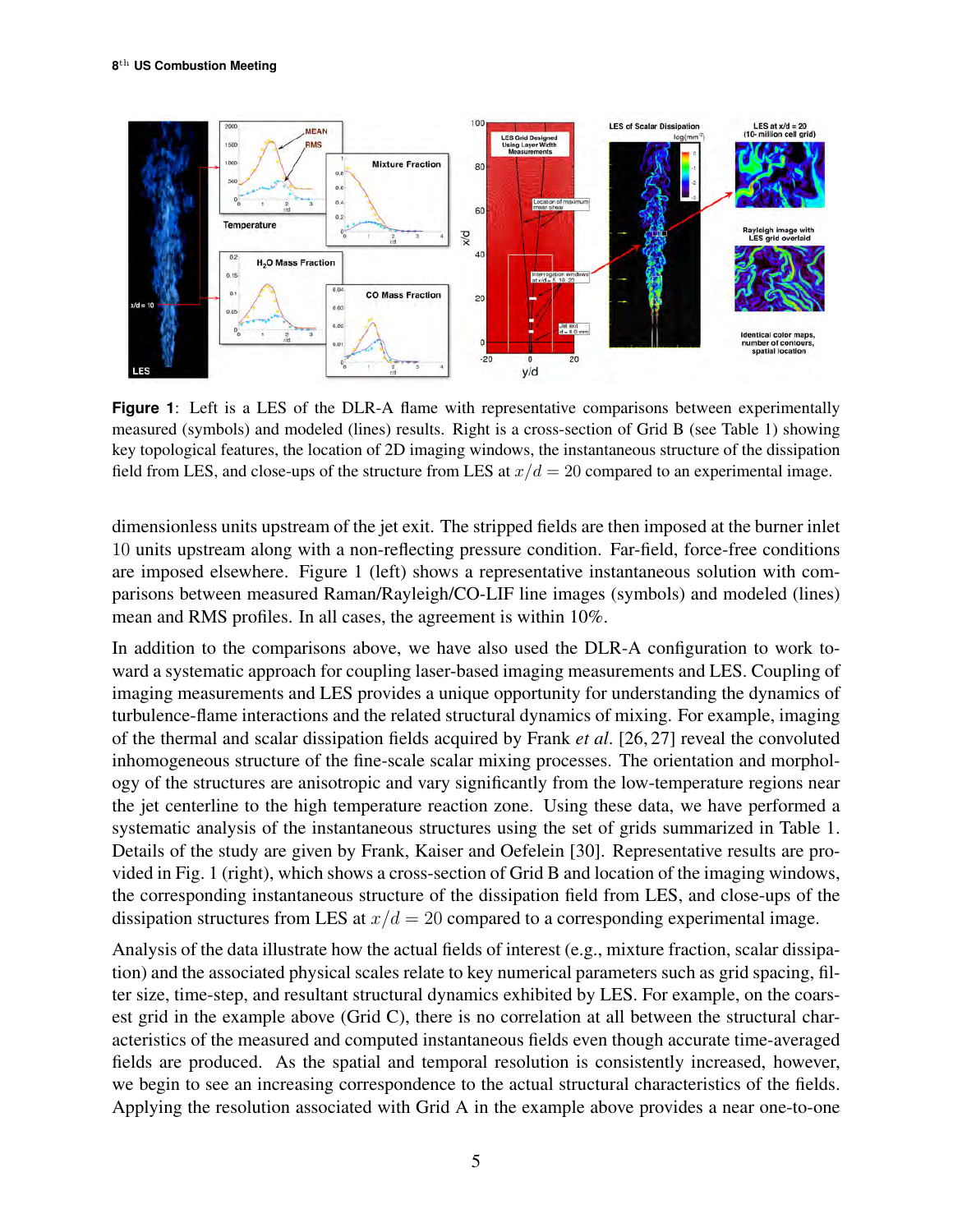correspondence between the measured and simulated results in the distribution of filament diameters observed in respective interrogation windows when sampled over time. This highlights the two operational extremes that LES can be bracketed by. At coarser resolution levels, as is typically the case for engineering calculations to reduce cost, instantaneous fields are only represented by resolved-scale pseudo-structures that emulate the bulk effect of a localized ensemble of structures in the actual field. At high resolution levels, the simulated instantaneous fields begin to provide a more structurally correct representation of the fields. Naturally, fidelity in representing various processes degrades as the statistical moments (e.g., mean, variance, skewness) of the quantities of interest increase. Understanding the relationship between the actual small-scale dynamics and how they are represented by LES (resolution, critical numerical and physical scales, statistical averages) is currently an active and ongoing area of our research.

# 2.2 Extension to Application Relevant Processes Exhibited at the Device Scale

The importance of understanding and predicting multiphase flow phenomena such as liquid injection, atomization, and spray dynamics in advanced propulsion and power systems is widely recognized. Liquid injection processes largely determine fuel-air mixture formation, which governs the detailed evolution of chemical kinetic processes and ultimately combustion. The lack of accurate models is a major barrier toward the design of optimized, clean, high-efficiency, lowemissions combustion systems. In this section, we focus on pertinent research issues related to both sprays and high-pressure supercritical flows. In particular, there are two extremes in pressure that must be considered in modern devices. At low subcritical operating pressures, the classical situation exists where a well-defined molecular interface separates the injected liquid from ambient gases due to the presence of surface tension. Interactions between dynamic shear forces and surface tension promote primary atomization and secondary breakup processes that evolve from a dense state, where the liquid exists as sheets, filaments, or lattices intermixed with sparse pockets of gas; to a dilute state, where drop-drop interactions are negligible and dilute spray theory can be used. When operating pressures exceed the critical pressure of the injected liquid, however, the situation can become quite different. Under these conditions, interfacial diffusion layers can develop as a consequence of both vanishing surface tension forces and broadening gas-liquid interfaces. These interfaces eventually enter the continuum length scale regime and disappear as interfacial fluid temperatures rise above the critical temperature of the local mixture. Lack of inter-molecular forces, coupled with broadening interfaces, promote diffusion dominated mixing processes prior to atomization. As a consequence, injected jets evolve in the presence of exceedingly large but continuous thermo-physical gradients in a manner markedly different from classical assumptions. The key phenomenological focal points that need to be considered are summarized in Table 2. Below we show two examples aimed at addressing a subset of these phenomena with LES.

## 2.2.1 Systematic Treatment of Dilute Spray Dynamics

Obtaining high-fidelity solutions of reacting sprays hinges on the application of methods and models that accurately describe momentum coupling and subgrid-scale modulation of turbulence, mass and energy coupling and subgrid-scale scalar mixing, and the turbulent combustion processes in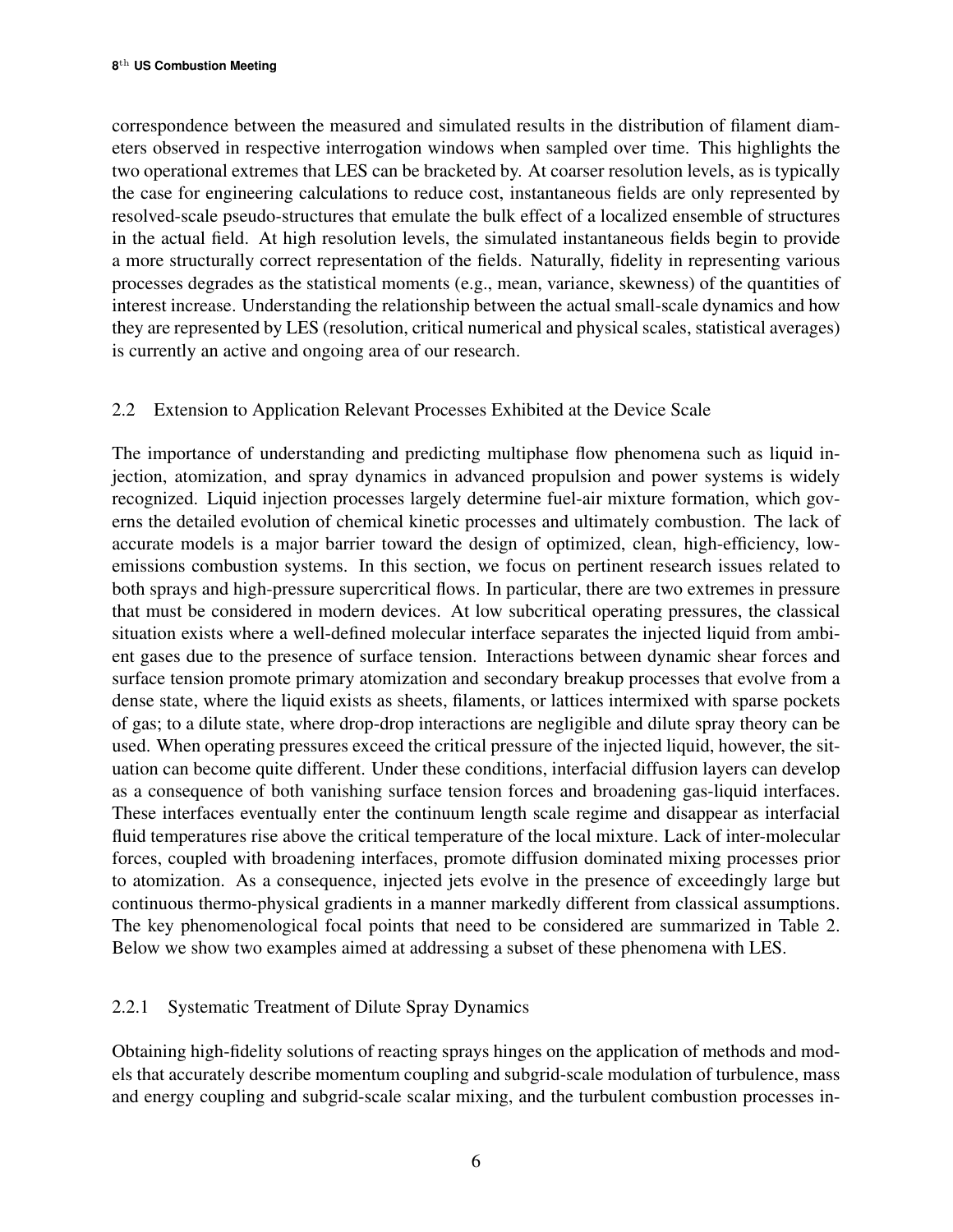**Table 2**: Key phenomenological focal points for advanced treatment of reacting multiphase flows.

- 1. Primary atomization (sheet, filament and lattice formation)
- 2. Secondary breakup (particle deformation and coalescence processes)

#### 3. Dilute spray dynamics

- a. Drop dispersion
- b. Multicomponent drop vaporization
- c. Two-way coupling between the gas and dispersed liquid phase
	- − Turbulence modulation (damping of turbulence due to particle drag effects)
	- − Turbulence generation (production of turbulence due to particle wakes)

### 4. High-pressure supercritical phenomena

- a. Real-fluid equations of state, detailed thermodynamics and transport
- b. Multicomponent mixtures, extreme property gradients, preferential transport

### 5. Turbulent mixed-mode combustion

- a. Thermodynamic non-idealities, transport anomalies
- b. Complex hydrocarbon chemistry, high-pressure chemical kinetics

duced as a consequence. As part of an effort to treat these phenomena systematically, we have performed a series of LES studies that focus on a swirling particle-laden flow in a model coaxial combustion chamber. Calculations have been performed and compared to the experimental data acquired by Sommerfeld *et al*. [31–33]. Sommerfeld *et al*. provides detailed measurements of swirling particle-laden flow in a model combustion chamber that consists of a sudden pipe expansion with a centered and annular jet discharging into a cylindrical test section. The experimental measurements were acquired using a one-component phase-Doppler-anemometer (PDA) to obtain mean and RMS gas-phase and particle-phase statistics of velocity and particle size. These data provide excellent benchmark cases for validation of LES in a turbulent swirling-flow environment with well-defined boundary conditions. They provide a way to systematically validate LES models for unsteady dilute spray dynamics without having to simultaneously treat more complex issues related to primary atomization and secondary breakup.

Figures 2 and 3 show representative LES results calculated using RAPTOR. Comparisons with the available data have demonstrated the baseline accuracy of the current framework for treating turbulent dispersion of dilute sprays in a complex recirculating swirling flow that has characteristics relevant to gas turbine (and similar) combustors. We have established a groundwork for simulating complex wall bounded turbulent flows, non-reacting particle-laden flow, and recirculating swirling flow and highlighted a systematic approach for validating the accuracy of LES in a progressive manner with well-defined and carefully implemented boundary conditions. The validated case study provides a mechanism to establish baseline numerical capabilities, to gain a clearer understanding of the effectiveness and feasibility of current models, and to gain a more quantitative understanding of relevant modeling issues by analyzing the characteristic parameters and scales of importance. Details can be found in the paper by Oefelein *et al*. [5]. Future work will focus on continued systematic assessments and validation of the physical models for sprays. In particular, we will focus on particle-turbulence interactions, with emphasis placed on the effects of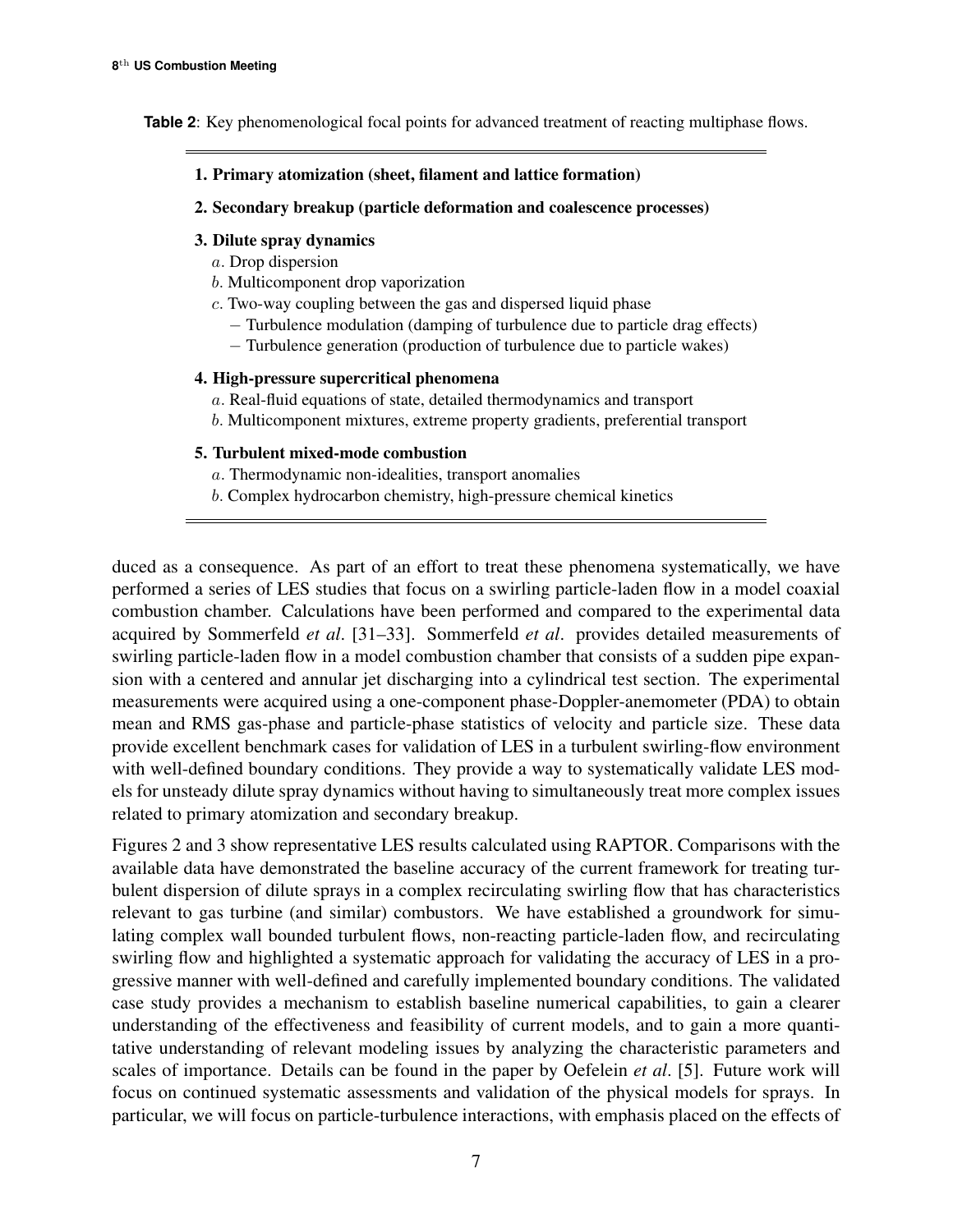

**Figure 2**: Instantaneous particle distribution superimposed on the corresponding turbulent velocity field (Case 2). The calculations were performed using RAPTOR, see Oefelein *et al.* [5] for details.

gas-phase velocity fluctuations on particle dispersion characteristics, the preferential concentration of particles, and the influence of particles on the turbulence energy spectra [34–37].

### 2.2.2 Detailed Treatment of High-Pressure Supercritical Phenomena

Research over the past decade has provided significant insights into the structure and dynamics of multiphase flows at high pressures [4, 38–48]. Most of this research has been done in the context of liquid-rocket propulsion, which involves direct injection of both liquid fuel and oxidizer into the combustion chamber. However, the observed trends are equally valid for other liquid fueled devices. Over the past several years, we have focused on treatments of multiphase flows at high pressures with emphasis on complex hydrocarbon fuels. We considered a series of direct injection processes at conditions relevant to Diesel engines, where the fuel is injected at conditions that exceed its thermodynamic critical pressure. A key aspect of this work is the development of both the theory and numerical methods required to handle real-fluid thermodynamics and transport of the fuels and resultant multicomponent mixtures.

The real-fluid property evaluation scheme employed in RAPTOR is designed to account for thermodynamic non-idealities and transport anomalies over a wide range of pressures and temperatures. The scheme is comprehensive and intricate, thus only a skeletal description is given here. The extended corresponding states model [49, 50] is employed using either Benedict-Webb-Rubin (BWR) or cubic equations of state to evaluate the pressure-volume-temperature (PVT) behavior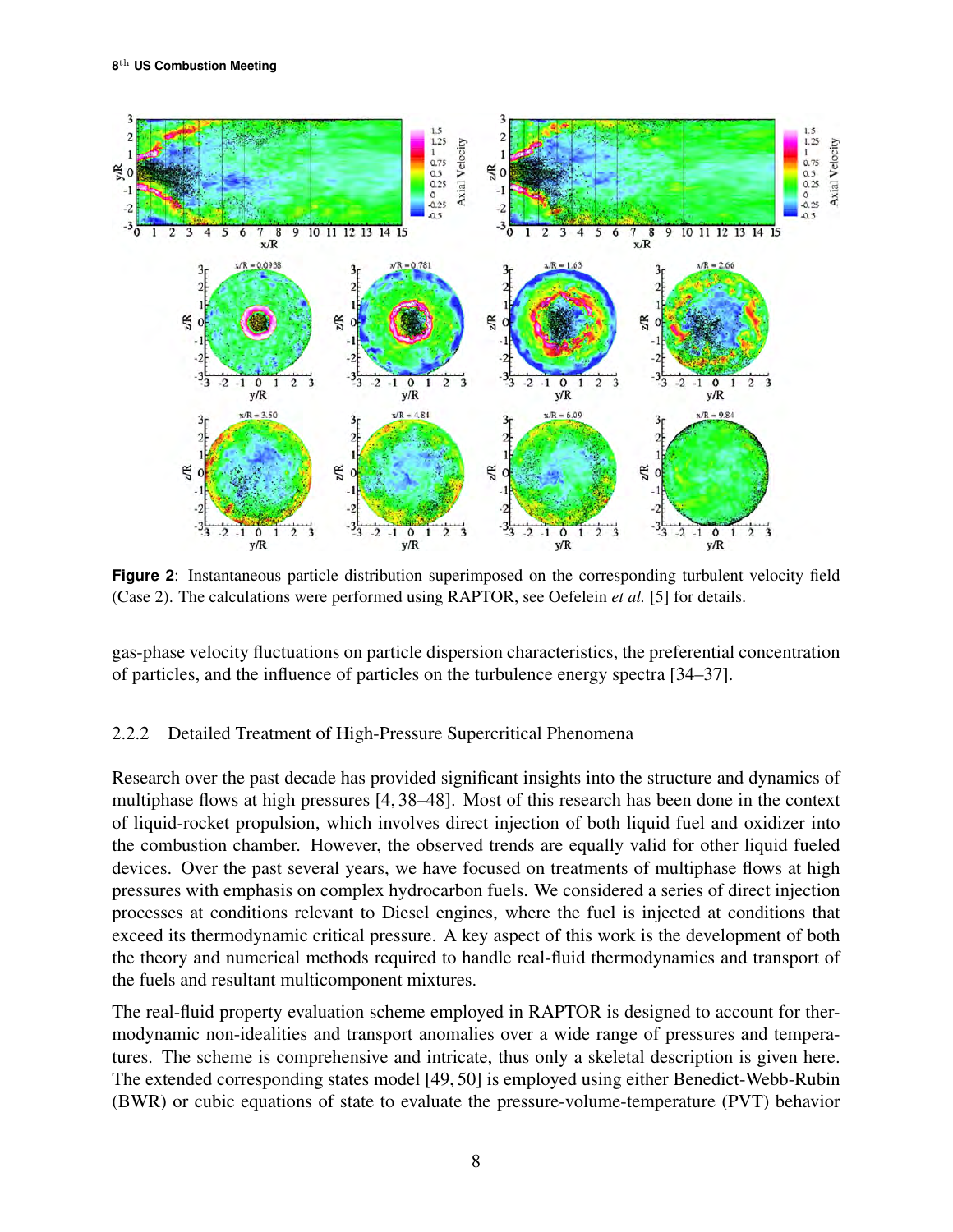

**Figure 3**: Time-averaged profiles of the dimensionless gas-phase (a) and particle-phase (b) velocity fields. Case 2, symbols represent measured data from Sommerfeld *et al*.[31–33], lines represent LES results.

of the inherent dense multicomponent mixtures. Use of modified BWR equations of state in conjunction with the extended corresponding states principle has been shown to provide consistently accurate results over the widest range of pressures, temperatures, and mixture states, especially at near-critical conditions. A major disadvantage of the BWR equations, however, is that they are not computationally efficient. Cubic equations of state can be less accurate, especially for mixtures at near-critical or saturated conditions, but are computationally efficient. Experience has shown that both the Soave-Redlich-Kwong (SRK) and Peng-Robinson (PR) equations, when used in conjunction with the corresponding states principle, can give accurate results over the range of pressures, temperatures and mixture states typically of interest. SRK coefficients are fit to vapor pressure data and thus more suitable for conditions when reduced temperatures are less than one. PR coefficients, on the other hand, are more suitable for conditions when reduced temperatures are greater than one. A summary of the cubic equations of state is given by Reid *et al*. [51, Chapter 3].

Having established an analytical representation for real mixture PVT behavior, thermodynamic properties are obtained in two steps. First, respective component properties are combined at a fixed temperature using the extended corresponding states methodology outlined above to obtain the mixture state at a given reference pressure. A pressure correction is then applied using departure functions of the form given by Reid *et al*. [51, Chapter 5]. These functions are exact relations derived using Maxwell's relations (see for example VanWylen and Sonntag [52, Chapter 10]) and make full use of the real mixture PVT path dependencies dictated by the selected equation of state. Standard state properties are obtained using the databases developed by Gordon and McBride [53] and Kee *et al*. [54]. Likewise, viscosity and thermal conductivity are obtained using the extended corresponding states methodologies developed by Ely and Hanley [55, 56]. Mass and thermal diffusion coefficients are obtained using the methodologies outlined by Bird *et al*. [57] and Hirschfelder *et al*. [58] with the corresponding states methodology of Takahashi [59].

To facilitate the analysis presented below, the real-fluid framework described above is combined with Vapor-Liquid Equilibrium (VLE) and Linear Gradient (LG) theory to calculate the detailed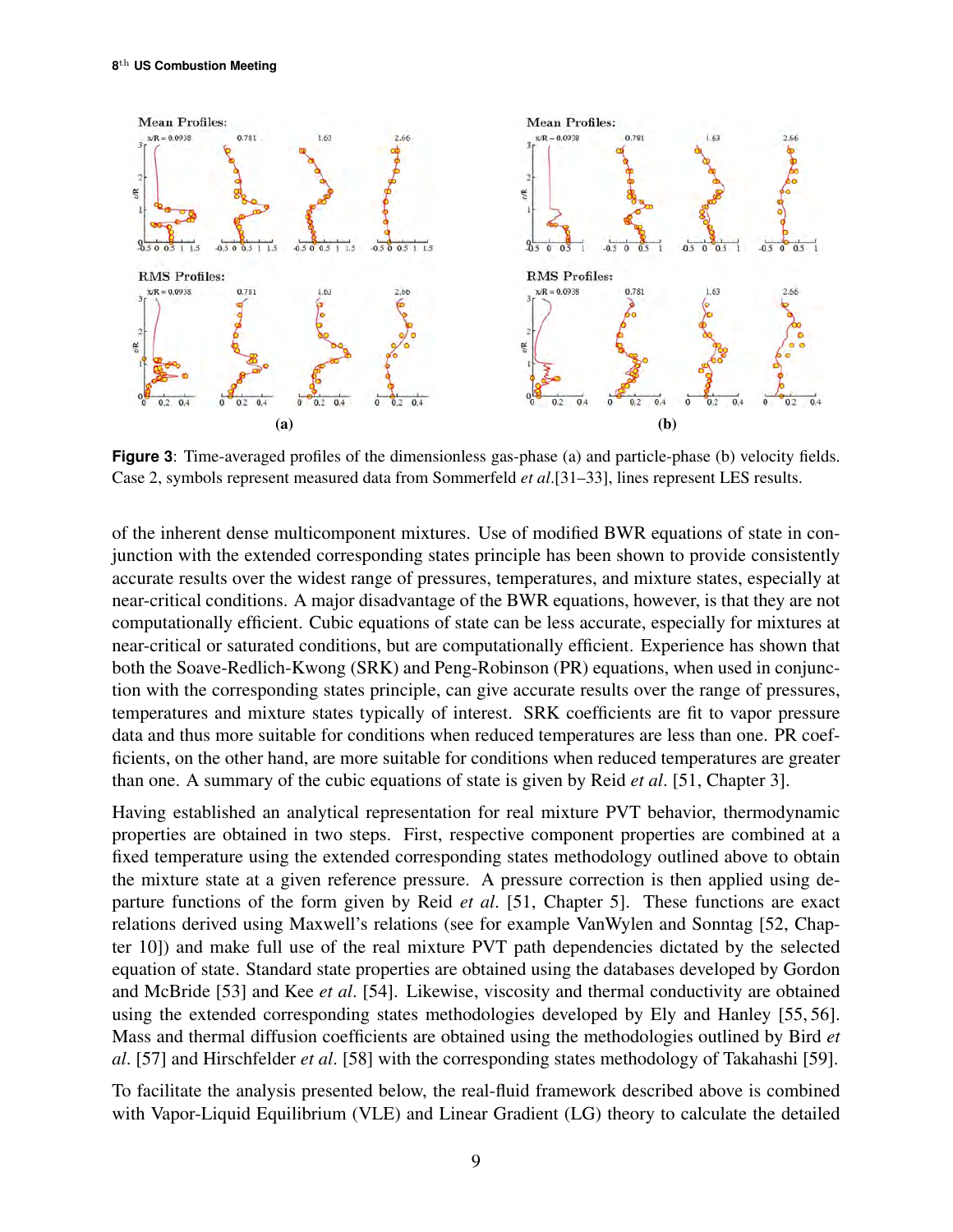#### Combustion Vessel **Peak Injection Conditions** 2000 bay Fuel pressure: (diesel, gasoline, biofuels) **Peak Chamber Conditions** 1050 d Pressure: 350 bar Temperature: 1300 K  $0 - 21\% O_2$ **Composition: Available Data** Internal injector geometry **Baseline Rate of injection** n-heptane injector 1080 d Liquid length versus time Vapor penetration versus time Rayleigh scattering image **ection Conditions** 620 kg/r<br>373 K<br>554 m/s<br>0.1 mm **Schlieren movies Computational Domain** + 12-million cells, 2 ns time-step, 10 ms duration

**Figure 4**: Photograph of the Sandia high-pressure combustion vessel (left) and computational domain used for LES (right). The injector is mounted at the head-end of the vessel, as indicated by the red arrow.

vapor-liquid interfacial structure for the multicomponent mixtures of interest. LG theory provides a thermo-mechanical model of continuous fluid media. At equilibrium, the model has been shown to be equivalent to mean-field molecular theories of capillarity. The foundations of this theory were established by van der Waals in 1894 and reformulated later by Cahn and Hilliard [60]. Gradient theory has been successfully applied to a wide variety of fluids including vapor-liquid and liquidliquid interfaces associated with hydrocarbon mixtures, polar compounds, and polymers. Recently, the LG model has been successfully compared to Monte Carlo molecular simulations of vaporliquid and liquid-liquid interfaces aimed at capturing both surface tension and the details of the corresponding molecular interfacial structures [61–63]. Using LG theory, both surface tension and the interface thickness can be calculated through integration along the interfacial density profile.

Using a combination of LES, the real-fluid model, VLE, and LG theory, we have performed a series of studies aimed at understanding the effects of pressure on interfacial injection dynamics. To facilitate the analysis, we considered the operating conditions associated with two key experiments being studied by Pickett *et al*. [64]; namely the "Spray-H (n-heptane)" and "Spray-A (n-dodecane)" cases. These experiments are designed to emulate conditions typically observed in a Diesel engine. Calculations were performed by identically matching the experimental operating conditions, injector geometry, and combustion chamber. The experimental apparatus, corresponding computational domain, and key operating conditions for the Spray-H case are shown in Fig. 4. The experiment involves a liquid n-heptane jet injected into a hot quiescent mixture of gaseous products. For the case considered here, all the oxygen has been consumed to prevent the onset of combustion so we can focus on thermo-physical processes associated with injection. The ambient gas composition in the vessel is conditioned to provide an inert composition of  $N_2$ ,  $CO_2$ , and  $H_2O$ . The actual mole fractions of these components are summarized in Fig. 4.

The thermodynamic characteristics of n-heptane are shown in Fig. 5. Its critical point is 540 K, 27.4 bar. Thus, n-heptane is injected into the chamber as a compressed liquid (i.e., supercritical with respect to pressure, subcritical with respect to temperature). The transient jet pulse is modeled to closely approximate the actual experimental conditions. This produces a peak bulk velocity of  $554 \, m/s$  and corresponding jet Reynolds number of 150,000 inside the injector nozzle. The quasisteady portion of the pulse lasts for 6.66 ms. At 6.69 ms the jet ramps down to zero velocity, with

High-Pressure Combustion Vessel LES Grid and Computational Domain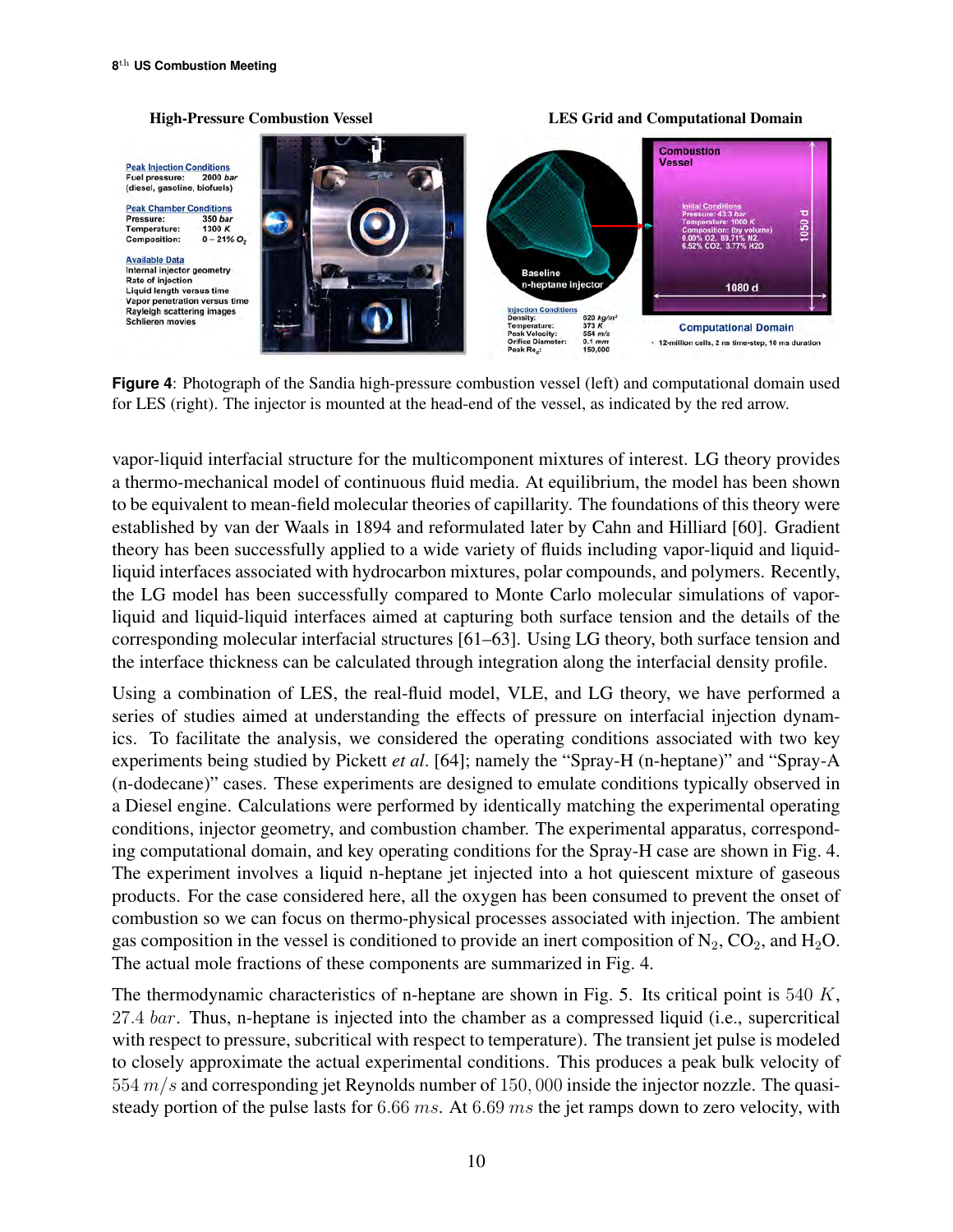

**Figure 5**: Thermodynamic characteristics of n-heptane showing key regimes and its initial state when injected. N-heptane enters as a compressed liquid and is heated at supercritical pressure.



**Figure 6**: Envelope of mixture states predicted as a function of mixture fraction ξ (left) and contour plot showing a representative LES prediction of mixture fraction (right). Iso-lines mark the transition of the mixture from a compressed liquid to supercritical state (black) and separation between regions of non-ideal and ideal fluid behavior (white).

the end of injection occurring at  $6.93$  ms. Representative results are shown in Fig. 6. On the left we show a plot of the entire envelope of mixture states on a thermodynamic regime diagram. Trends demonstrate that the mixing path associated with all states throughout the duration of injection never crosses the liquid-vapor regime (i.e., the mixture is never saturated). Instead, n-heptane is injected as a compressed liquid and the interfacial mixing layer dynamics are locally supercritical. Surface tension effects are typically assumed to be negligible under such conditions, which implies that classical first order vapor-liquid phase transitions (as are typically assumed) do not occur. Instead, processes dominated by surface tension such as primary atomization, secondary breakup, and the presence of distinct drops are negligible.

The contour plot shown on the right in Fig. 6 provides details of the time evolving mixture. Here, a typical instantaneous mixture fraction field is shown with iso-lines that mark the thermodynamic transition of the mixture from a compressed liquid to a supercritical state (black), and the separation between non-ideal and ideal fluid behavior (white). Results demonstrate for the first time that the injected n-heptane enters the combustion chamber as a compressed liquid, not as a spray, and is heated at supercritical pressure. This implies 1) that applying the ideal gas assumption just prior to autoignition in these types of flows is not valid, and 2) the classical view of spray atomization and secondary breakup processes as an appropriate model (as is widely assumed currently) is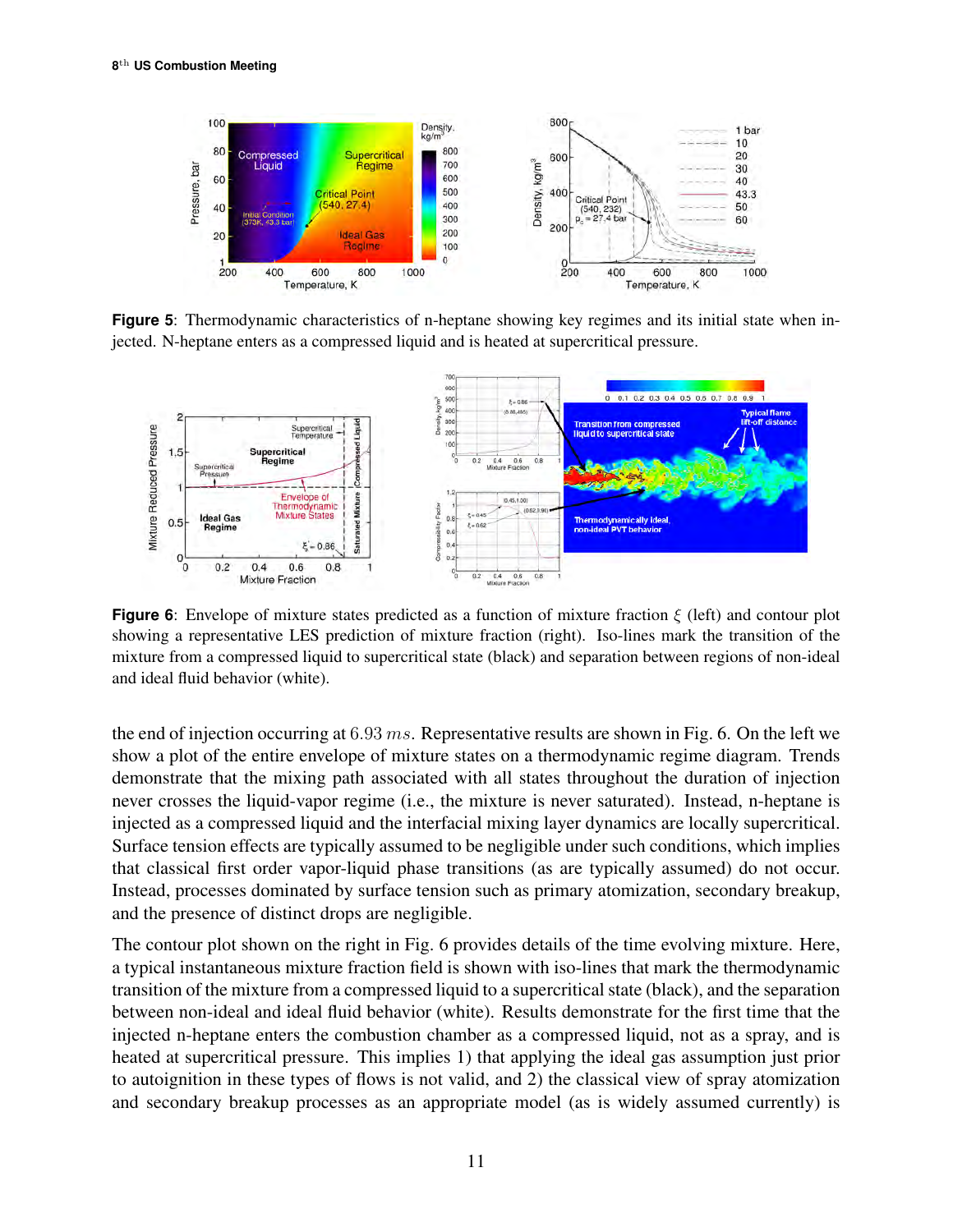questionable for this case. Instead, non-ideal real-fluid behavior associated with the dense liquid jet must be taken into account. Details related are given by Oefelein *et al*. [10–12, 65].

Results shown here provide the framework necessary for detailed analysis of real-fluid thermodynamics and transport at high-pressures. In particular, subgrid-scale variances associated with the equation of state itself (which are typically ignored), must be considered as part of accurate closures for scalar mixing in LES. Additionally, non-ideal thermodynamics and transport associated with local mixtures will have a profound effect on chemical kinetics and must also be considered along with development of high-pressure chemical mechanisms for complex hydrocarbon fuels.

# 3 Discussion

The results shown above are intended to illustrate various aspects of progress toward application of LES to turbulent multiphase combustion processes typically present in advanced propulsion and power systems. The representative case studies demonstrate current findings in the treatment of the complex thermophysical processes and provide examples of future needs. To facilitate advance model development, however, application of LES must be augmented with the development of quality assessment techniques and related implementation requirements to effectively minimize and/or control the many potential sources of error.

Development of LES is complicated by the interdependence of different subgrid models, competition between modeling and numerical errors, model variability, and numerical implementation. Errors and ambiguities are multiplying, and control of accuracy has become a critical aspect in the development of predictive LES. When accuracy is not sufficient, results can be misleading and intractably erroneous due to factors such as poor numerics, poor grid quality, lack of appropriate spatial or temporal resolution, ill-posed boundary conditions, and inaccurate models. Given the myriad of competing interdependencies that affect solution accuracy, time to solution, and the overall confidence in the predictive quality of LES, a current goal is to establish robust performance metrics to assess the "quality" of a given simulation in a manner that minimizes potential errors. The objective is to provide a clear set of quantitative implementation requirements for different classes of subgrid models. Efforts have been coordinated as part of recent TNF workshops [23].

The need for improved quality metrics for LES has been recognized now for many years. Activities associated with the TNF Workshop, as one example, has identified many issues. In TNF8 (Heidelberg Germany, 2006), attempts to model simple bluff-body flames (e.g., the "HM1" case) by several different research groups illustrated many ambiguities. Two issues arose from initial comparisons with available experimental data: 1) uncertainty with respect to boundary conditions, and 2) uncertainty with respect to code and simulation parameters (i.e., numerics, grid resolution, time-step, integration time, etc.). Codes with a variety of different numerical schemes and capabilities (e.g., with and without artificial dissipation added for stability) were used. Geometric details of the burner were not resolved. Limited computational resources imposed significant constraints on the levels of spatial and temporal resolution applied. The combined uncertainties made it impossible to draw any conclusions regarding model accuracy. The reason for these ambiguities is due to the fact that all Computational Fluid Dynamics (CFD) calculations are composed of different mathematical elements: 1) numerical methods, 2) physical models, 3) a discretized physical domain, and 4) boundary conditions. Each of these elements introduces uncertainties, and competing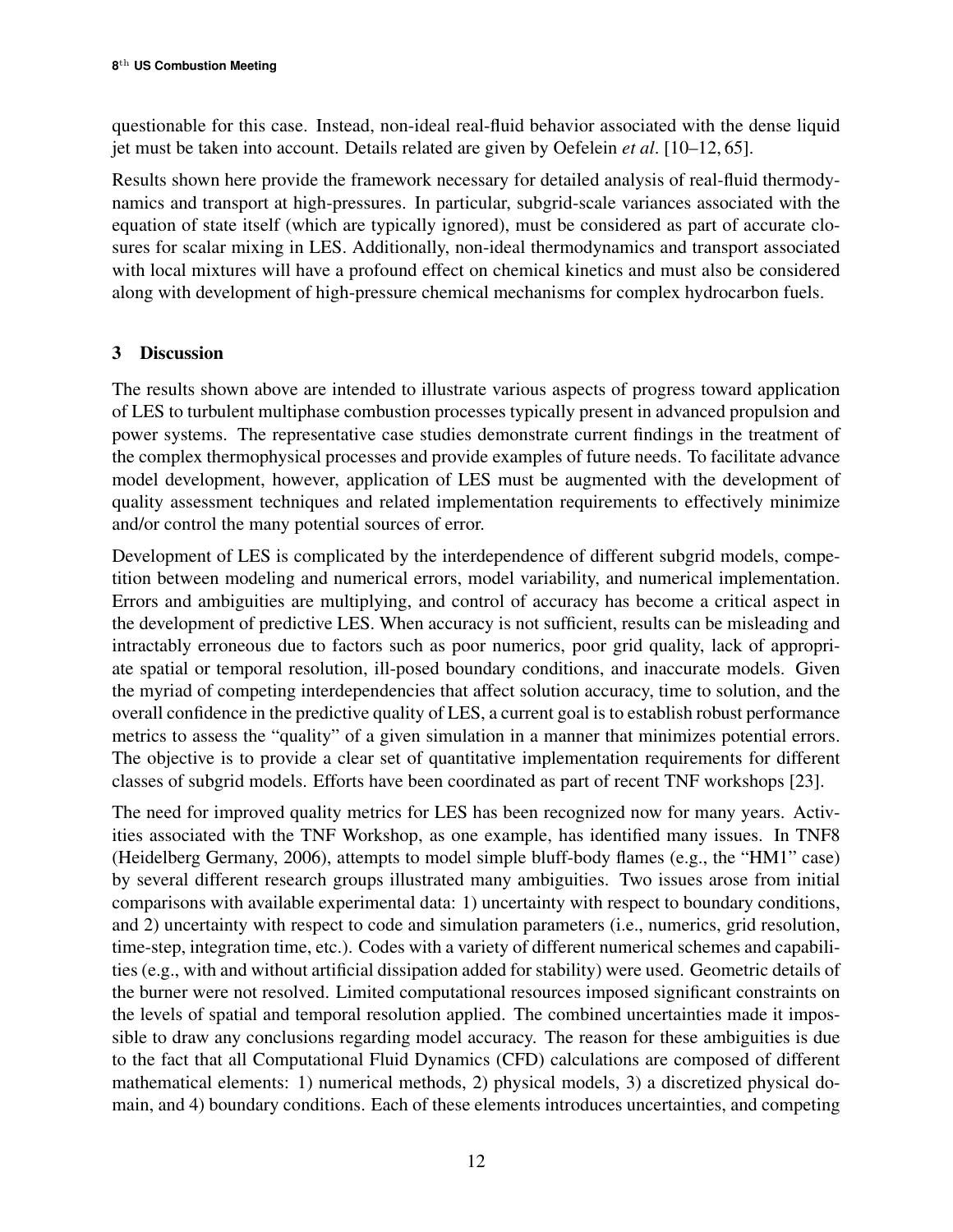errors interact in a highly nonlinear manner due to the coupled nature of the mathematical systems (see Geurts *et al*. [66]). The broadband multi-scale nature of LES makes it particularly sensitive to these errors. In addition, the integral-scale Reynolds number for most of the validation datasets used (e.g., TNF flames) are of  $\mathcal{O}(10^4)$  whereas those associated with most propulsion and power devices are of  $\mathcal{O}(10^5)$  or greater. Thus, there is a related need to quantify the effects of increasing Reynolds number and other key quantities on turbulent flame dynamics and understand how to scale validated LES to conditions exhibited at the application level. Accomplishing this hinges on understanding the ranges of scales that a given system of subgrid models accurately operates over and insuring these ranges are not exceeded.

Initial studies aimed at understanding and improving the accuracy of LES focused on the impact of grid resolution on numerical errors and/or model errors. Criteria have been developed to assess LES quality in simple geometries, under simple conditions (single phase, low turbulence intensity, non-reacting). Similarly, various algebraic error indicators (such as Popes 80 % criterion[67]) have been developed in an attempt to provide some guiding metrics (see for example Gant [68] and Celik *et al*. [69]). In TNF9 (Montreal Canada, 2009), algebraic error indicators were applied to the Sydney bluff-body flame (HM1) to explore their utility in the context of the observations above. It was shown that these indicators produce anomalous results. In dissipative schemes, for example, measures of the resolved turbulent kinetic energy in an LES can be misleadingly high since dissipative errors incorrectly damp velocity fluctuations and thus the total level of turbulent kinetic energy in the system. As a consequence, low values of turbulent viscosity suggest good resolution, when in reality artificial dissipation produced non-physical damping of turbulence.

A second focal point in TNF9, followed by TNF10 (Beijing China, 2010), was application of more advanced techniques based on multi-objective optimizations to reach an ideal set of simulation parameters (see for example the pioneering work of Meyers *et al*.[70, 71]). One such technique known as the error-landscape method was applied to the Sydney bluff-body flame (HM1) by Kempf, Geurts, and Oefelein [72]. Results demonstrated how to optimize the Smagorinsky model on a given grid. Small values of the Smagorinsky constant  $C_s$  were shown to allow structures to develop in the LES on order of grid spacing where numerical errors dominate. Large values suppressed structures. The optimal value is found in between at  $C_s = 0.173$ . The error-landscape method is used to systematically assess the total simulation error that results from the combination of specific models and numerical methods. The novel feature of this method is that it makes use of available experimental data to quantify the error in corresponding simulations. This is in contrast to more sophisticated uncertainty quantification methods that require significantly more input than is typically available from an experiment. The primary advantage of the technique is that it identifies combinations of grid, filter, and model parameters that introduce incorrect flow physics. This allows one to simultaneously minimize the competing effects of these errors. The disadvantage is that combined errors are lumped together and the total error cannot be reduced to arbitrary levels.

A major deficiency with the quality indicators used to date is that none of them account for the various sources of error rigorously. Only the bulk error from multiple competing sources has been considered instead of the distinct sources of error. Discretization and modeling associated with LES introduces three distinct forms of error: 1) discretization errors associated with the numerical techniques; i.e., temporal integration, spatial differencing, and related stabilization schemes, which can induce damping and dispersion of broadband flow processes; 2) the total model residual error,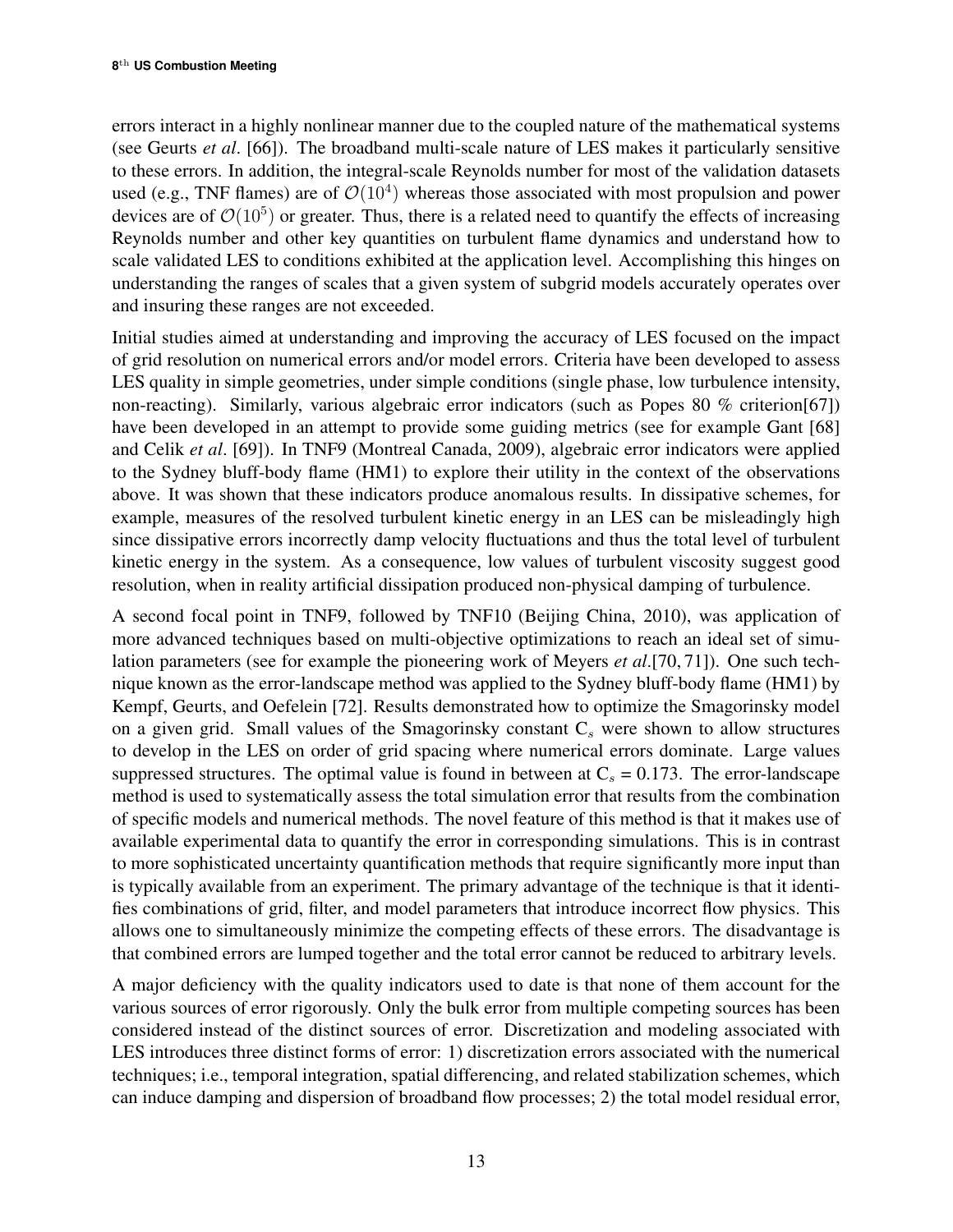which is caused by discretization of the sub-models themselves; and 3) the error associated with the model approximation itself due to both the basic assumptions and the related range of subgridscales it is specified to work over. Future work will focus on understanding and minimizing these three distinct sources of error and the interactions between them. Quality metrics that relate local grid resolution, the spatial filter size, and corresponding integration time-step to key physical scales such as the Kolmogorov time and length scales, scalar thickness, flame thickness, reaction zone thickness (depending on the flow system of interest) need to be developed that can be used to quantify each of the sources of error individually. Once the errors are quantified, implementation requirements aimed at simultaneously minimizing respective errors and the compounding interactions between them can be developed. To accomplish this goal, a framework similar to that developed by Vervisch *et al*. [73] is required. In contrast to Vervisch *et al*., who focused on developing mesh quality criterion aimed exclusively at minimizing the total model residual error for accurate treatment and analysis of DNS data, the ideas need to be extended with emphasis on treating all three forms of error in the context of LES.

# 4 Summary

This paper highlights progress toward the application of Large Eddy Simulation (LES) to turbulent multiphase combustion processes typically present in advanced propulsion and power systems. The objective was to provide a systematic analysis of current findings in representative areas and assist in the development of technical performance metrics for model development and validation. Results presented focused on two key areas. The first is the coupling between experiments and LES. The second is on establishing direct links between the idealized jet flame processes (for which significant validation data exists) and extension to application relevant processes exhibited at the device scale. The case studies presented demonstrate current findings in the treatment of the complex thermophysical processes present in advanced systems followed by discussion to add perspective on future needs.

Future work will emphasize three interrelated areas of research: 1) close coordination between LES and the experimental reacting flow research with emphasis on the collaborative activities of the TNF Workshop, 2) initiation of a significant effort in the development of quality assessment techniques for LES aimed at understanding and controlling the myriad of errors that complicate the development and validation of predictive models, and 3) continued development of advanced models and simulation techniques aimed at accurate prediction of multiphase phenomena and turbulent flame behavior across a broad range of combustion modes, regimes, and fuels. Calculations will be performed in a manner that leverages our combined expertise in LES, high performance computing, and access to unique massively parallel computational facilities. Emphasis will be placed on establishing high-fidelity computational benchmarks that identically match the geometry and operating conditions of the selected experimental target flames.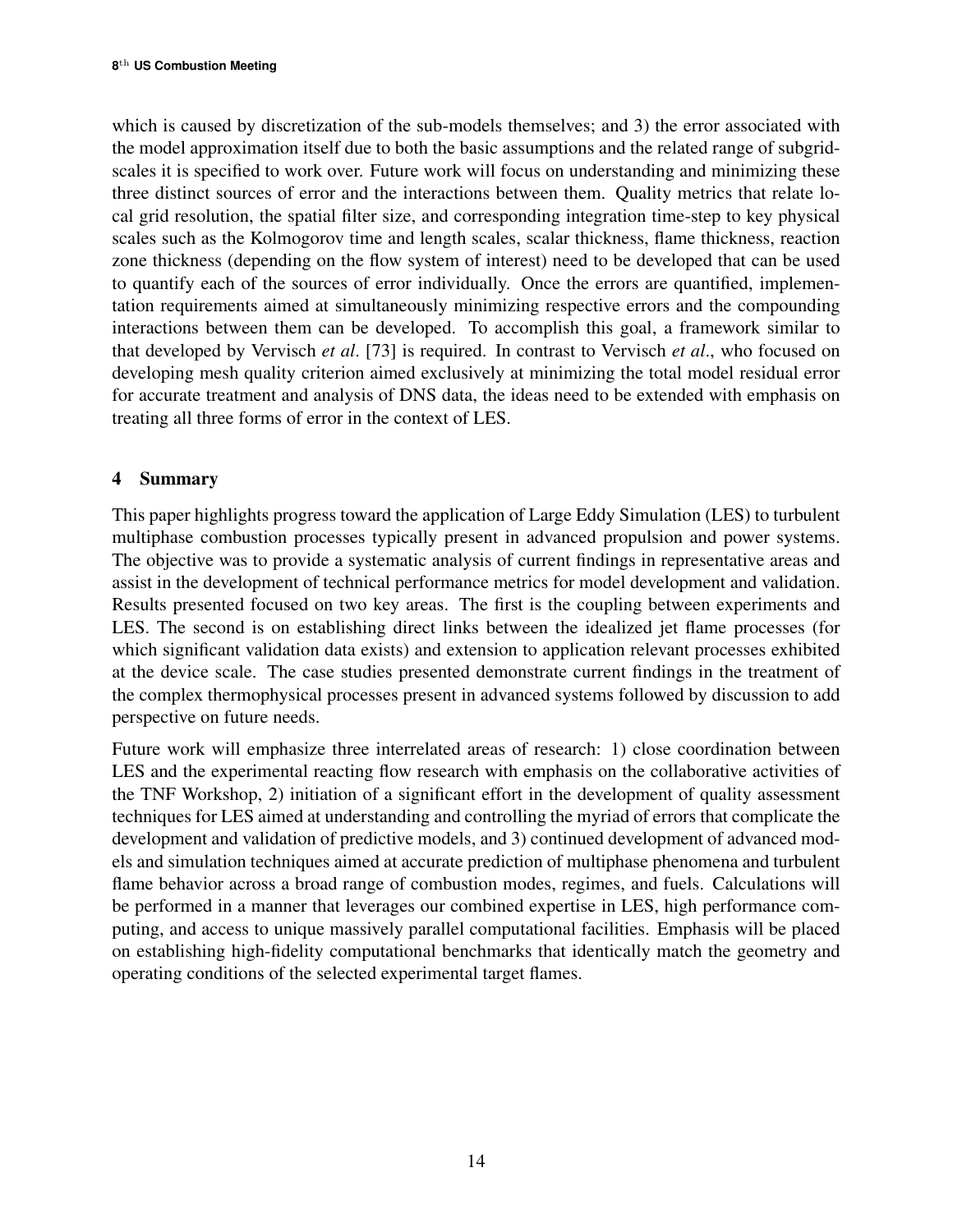#### Acknowledgments

Support for this research was provided jointly by the U.S. Department of Energy, Office of Science, Basic Energy Sciences, Division of Chemical Sciences, Geosciences, and Biosciences and the Office of Energy Efficiency and Renewable Energy, Vehicle Technologies Program. The research was performed at the Combustion Research Facility, Sandia National Laboratories, Livermore, California. Sandia National Laboratories is a multiprogram laboratory operated by the Sandia Corporation, a Lockheed Martin Company, for the United States Department of Energy and National Nuclear Security Administration under contract DE-AC- 94AL85000.

#### References

- [1] J. C. Oefelein. *Progress in Aerospace Sciences*, 42 (2006) 2–37.
- [2] J. C. Oefelein. *Proceedings of the Combustion Institute*, 30 (2005) 2929–2937.
- [3] J. C. Oefelein, R. W. Schefer, and R. W. Barlow. *AIAA Journal*, 44 (2006) 418–433.
- [4] J. C. Oefelein. *Combustion Science and Technology*, 178 (2006) 229–252.
- [5] J. C. Oefelein, V. Sankaran, and T. G. Drozda. *Proceedings of the Combustion Institute*, 31 (2007) 2291–2299.
- [6] T. C. Williams, R. W. Schefer, J. C. Oefelein, and C. R. Shaddix. *Review of Scientific Instruments*, 78 (2007) 035114–1–9. doi: 10.1063/1.27.12936.
- [7] R. N. Dahms, L. M. Pickett, and J. C. Oefelein. *Proceedings of the 23rd Annual Conference on Liquid Atomization and Spray Systems*, (2011) journal. Ventura, California.
- [8] J. C. Oefelein and G. Lacaze. *Proceedings of the 23rd International Colloquium on the Dynamics of Explosions and Reactive Systems*, (2011) journal. Irvine, California.
- [9] B. Hu, M. P. Musculus, and J. C. Oefelein. *Physics of Fluids*, 24 (2012) 1–17. doi: 10.1063/1.3702901.
- [10] G. Lacaze and J. C. Oefelein. *Combustion and Flame*, 159 (2012) 2087–2103. doi: 10.1016/j.combustflame.2012.02.003.
- [11] J. C. Oefelein, R. N. Dahms, and G. Lacaze. *SAE International Journal of Engines*, 5 (2012) 1–10. doi: 10.4271/2012-10-1258.
- [12] J. C. Oefelein, R. N. Dahms, G. Lacaze, J. L. Manin, and L. M. Pickett. *Proceedings of the 12th International Conference on Liquid Atomization and Spray Systems*, (2012) journal. Heidelberg, Germany. ISBN 978-88-903712-1-9.
- [13] U. Piomelli. *Progress in Aerospace Sciences*, 35 (1999) 335–362.
- [14] R. W. Bilger. *Progress in Energy and Combustion Science*, 26 (2000) 367–380.
- [15] D. Veynante and L. Vervisch. *Progress in Energy and Combustion Science*, 28 (2002) 193–266.
- [16] J. Janicka and A. Sadiki. *Proceedings of the Combustion Institute*, 30 (2005) 537–547.
- [17] H. Pitsch. *Annual Review of Fluid Mechanics*, 38 (2006) 453–482.
- [18] V. Bergmann, W. Meier, D. Wolff, and W. Stricker. *Applied Physics B*, 66 (1998) 489–502.
- [19] W. Meier, R. S. Barlow, Y.-L. Chen, and J.-Y. Chen. *Combustion and Flame*, 123 (2000) 326–343.
- [20] C. Schneider, A. Dreizler, J. Janica, and E. P. Hassel. *Combustion and Flame*, 135 (2003) 185–190.
- [21] G.-H. Wang, N. T. Clemens, and P. L. Varghese. *Proceedings of the Combustion Institute*, 30 (2005) 691–699.
- [22] G.-H. Wang, N. T. Clemens, and P. L. Varghese. *Applied Optics*, 44 (2005) 6741–6751.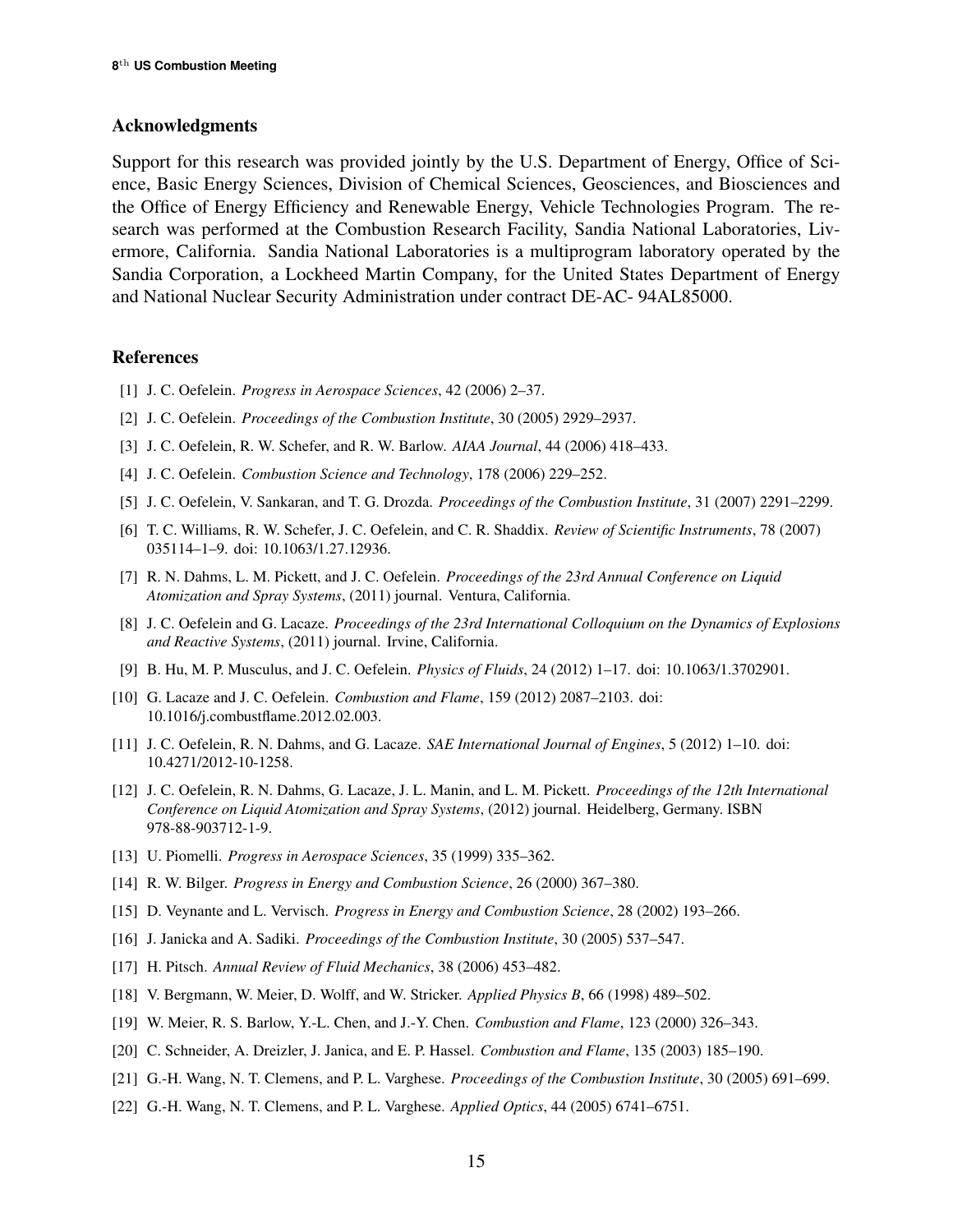- [23] R. S. Barlow. International workshop on measurement and computation of turbulent (non)premixed flames. www.sandia.gov/TNF, 1996-2013. Sandia National Laboratories, Combustion Research Facility, Livermore, California.
- [24] G.-H. Wang, R. S. Barlow, and N. T. Clemens. *Proceedings of the Combustion Institute*, 31 (2007) 1525–1532.
- [25] G.-H. Wang, A. N. Karpetis, and R. S. Barlow. *Combustion and Flame*, 148 (2007) 62–75.
- [26] S. A. Kaiser and J. H. Frank. *Proceedings of the Combustion Institute*, 31 (2007) 1515–1523.
- [27] J. H. Frank and S. A. Kaiser. *Experiments in Fluids*, 44 (2008) 221–233. doi: 10.1007/s00348-007-0396-x.
- [28] C. Pantano and S. Sarkar. *Physics of Fluids*, 13 (2001) 3803–3819.
- [29] J. P. Mellado, S. Sarkar, and C. Pantano. *Physics of Fluids*, 15 (2003) 3280–3307.
- [30] J. H. Frank, S. A. Kaiser, and J. C. Oefelein. *Proceedings of the Combustion Institute*, 33 (2011) 1373–1381.
- [31] M. Sommerfeld and H.-H. Qiu. *International Journal of Heat and Fluid Flow*, 12 (1991) 20–28.
- [32] M. Sommerfeld, A. Ando, and D. Wennerberg. *Journal of Fluids Engineering*, 114 (1992) 648–656.
- [33] M. Sommerfeld and H.-H. Qiu. *International Journal of Multiphase Flow*, 19 (1993) 1093–1127.
- [34] J. K. Eaton and J. R. Fessler. *International Journal of Multiphase Flow*, 20 (1994) 169–209.
- [35] J. D. Kulick, J. R. Fessler, and J. K. Eaton. *Journal of Fluid Mechanics*, 277 (1994) 109–134.
- [36] M. R. Maxey and B. K. Patel. *International Journal of Multiphase Flow*, 27 (2001) 1603–1626.
- [37] A. Ferrante and S. E. Elghobashi. *Physics of Fluids*, 15 (2003) 315–329.
- [38] M. Oschwald, J. Smith, R. Branam, J. Hussong, A. Schik, B. Chehroudi, and D. Talley. *Combustion Science and Technology*, 178 (2006) 49–100.
- [39] M. Habiballah, M. Orain, F. Grisch, L. Vingert, and P. Gicquel. *Combustion Science and Technology*, 178 (2006) 101–128.
- [40] K.-C. Lin, S. Cox-Stouffer, and T. Jackson. *Combustion Science and Technology*, 178 (2006) 129–160.
- [41] S. Candel, M. Juniper, G. Singla, P. Scouflaire, and C. Rolon. *Combustion Science and Technology*, 178 (2006) 161–192.
- [42] N. Zong and V. Yang. *Combustion Science and Technology*, 178 (2006) 193–228.
- [43] J. Bellan. *Combustion Science and Technology*, 178 (2006) 253–281.
- [44] L. C. Selle, N. A. Okong'o, J. Bellan, and K. G. Harstad. *Journal of Fluid Mechanics*, 593 (2007) 57–91.
- [45] G. Ribert, N. Zong, V. Yang, L. Pons, N. Darabiha, and S. Candel. *Combustion and Flame*, 154 (2008) 319–330.
- [46] G. Lacaze, B. Cuenot, T. Poinsot, and M. Oschwald. *Combustion and Flame*, 156 (2009) 1166–1180.
- [47] L. Pons, N. Darabiha, S. Candel, G. Ribert, and V. Yang. *Combustion Theory and Modelling*, 13 (2009) 57–81.
- [48] T. Schmitt, Y. Mery, M. Boileau, and S. Candel. ´ *Proceedings of the Combustion Institute*, 33 (2011) 1383–1390.
- [49] T. W. Leland and P. S. Chappelear. *Industrial and Engineering Chemistry Fundamentals*, 60 (1968) 15–43.
- [50] J. S. Rowlinson and I. D. Watson. *Chemical Engineering Science*, 24 (1969) 1565–1574.
- [51] R. C. Reid, J. M. Prausnitz, and B. E. Polling. *The Properties of Liquids and Gases*. McGraw-Hill, New York, New York, 4th edition, 1987.
- [52] G. J. VanWylen and R. E. Sonntag. *Fundamentals of Classical Thermodynamics*. John Wiley and Sons, Incorporated, New York, New York, 3rd edition, 1986.